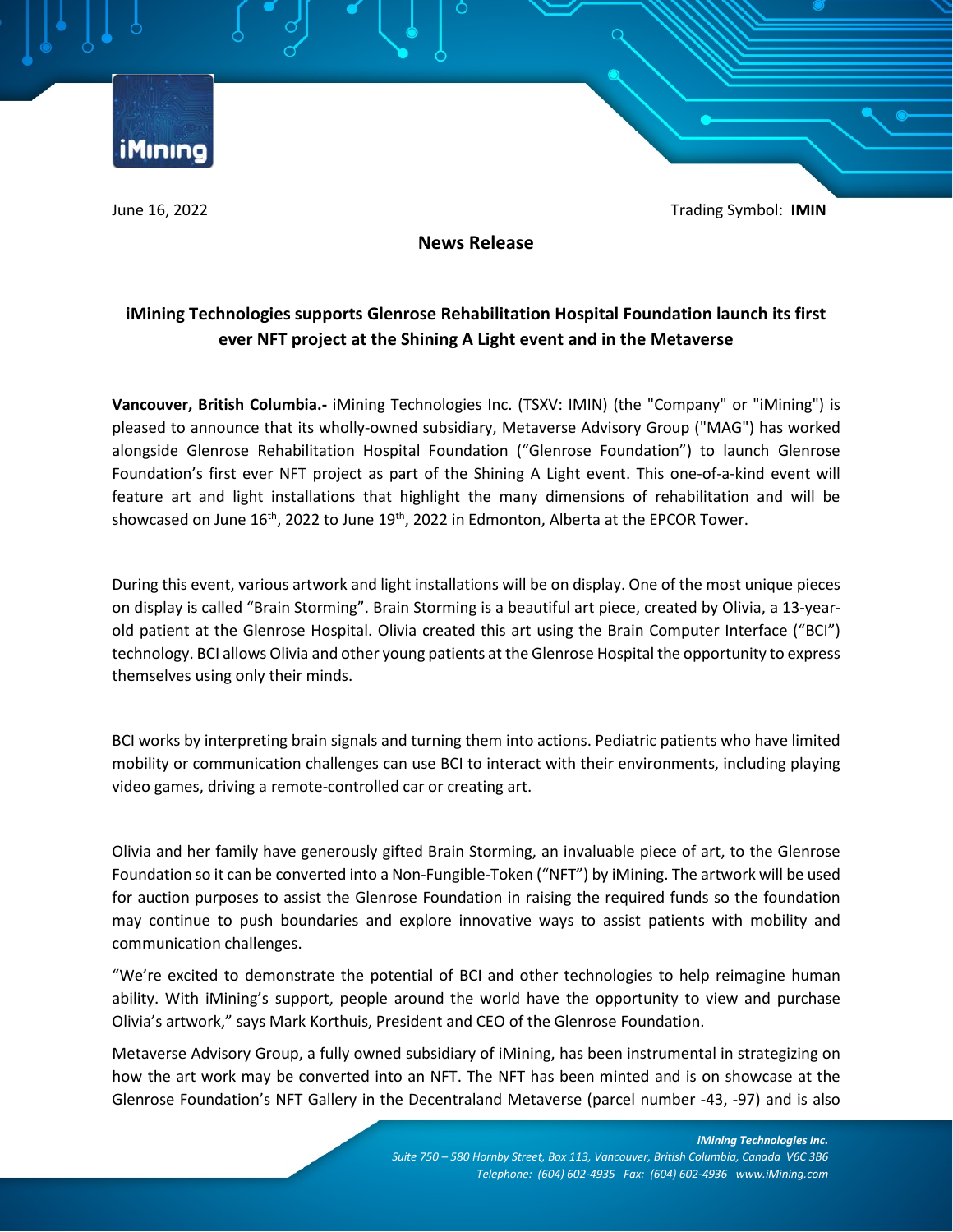displayed on Opensea at the following address:

[https://opensea.io/assets/ethereum/0x495f947276749ce646f68ac8c248420045cb7b5e/378570050563](https://opensea.io/assets/ethereum/0x495f947276749ce646f68ac8c248420045cb7b5e/37857005056366768101367193488388950994989182441212648303865846267028715864065) [66768101367193488388950994989182441212648303865846267028715864065](https://opensea.io/assets/ethereum/0x495f947276749ce646f68ac8c248420045cb7b5e/37857005056366768101367193488388950994989182441212648303865846267028715864065)

"Non-fungible tokens help to corroborate the ownership of a unique image through the deployment of information on the blockchain. At the same time, the NFT market offers some of the best conditions for the sale and purchase of digital art today. The loss of hope is a path to nowhere. It is a pleasure and an honour to support Glenrose in this one-of-a-kind NFT project, which has become for many patients the hope for a joyful future" said Mr. Shroff the Chairman and CEO of iMining.

iMining and Glenrose Foundation continue to work closely together to create innovative opportunities to raise funds, to promote artists of the future and to find innovative ways of how technology may be used to assist patients with mobility and communication challenges.

For any questions, please contac[t info@imining.com](mailto:info@imining.com)

#### *About the Glenrose Foundation*

The Glenrose Foundation is the largest free-standing, comprehensive tertiary rehabilitation hospital in Canada, serving patients of all ages who require complex rehabilitation to enable them to participate in life to the fullest.

The Glenrose Foundation provides innovative equipment, programs and technology to help patients at the Glenrose Rehabilitation Hospital recover, relearn life skills and rediscover their full potential. They work with the Glenrose Rehabilitation Hospital to identify what patients and staff need to enhance the rehabilitation journey through equipment, technology and research priorities. With almost 80,000 patient visits each year, the Glenrose Rehabilitation Hospital is the largest tertiary rehabilitation hospital in Canada.

For more information on the Glenrose Foundation, visit [www.glenrosefoundation.com](http://www.glenrosefoundation.com/)

## *About Shining a Light event:*

The Shining a Light event takes place June 16-19 at EPCOR Tower in downtown Edmonton. Featuring captivating art and light installations, the event focuses on the impact of technology on rehabilitation.

More information can be found at<https://shiningalight.ca/>

## *About Metaverse Advisory Group Inc.*

Metaverse Advisory Group is a virtual NFT based real estate company that develops and manages a portfolio of Virtual properties in major blockchain-based Metaverses including Decentraland and The Sandbox. It operates unique services including virtual property development, property management, and assisting companies with future of work, virtual events and meetings, marketing and advertising in the Metaverse.

## *About iMining Technologies Inc.*

iMining is a publicly listed Web3.0 technology company developing technology for Crypto Mining, Decentralized Finance ("DeFi") and Non-Fungible Tokens ("NFT"). iMining also owns BitBit Financial Inc.,